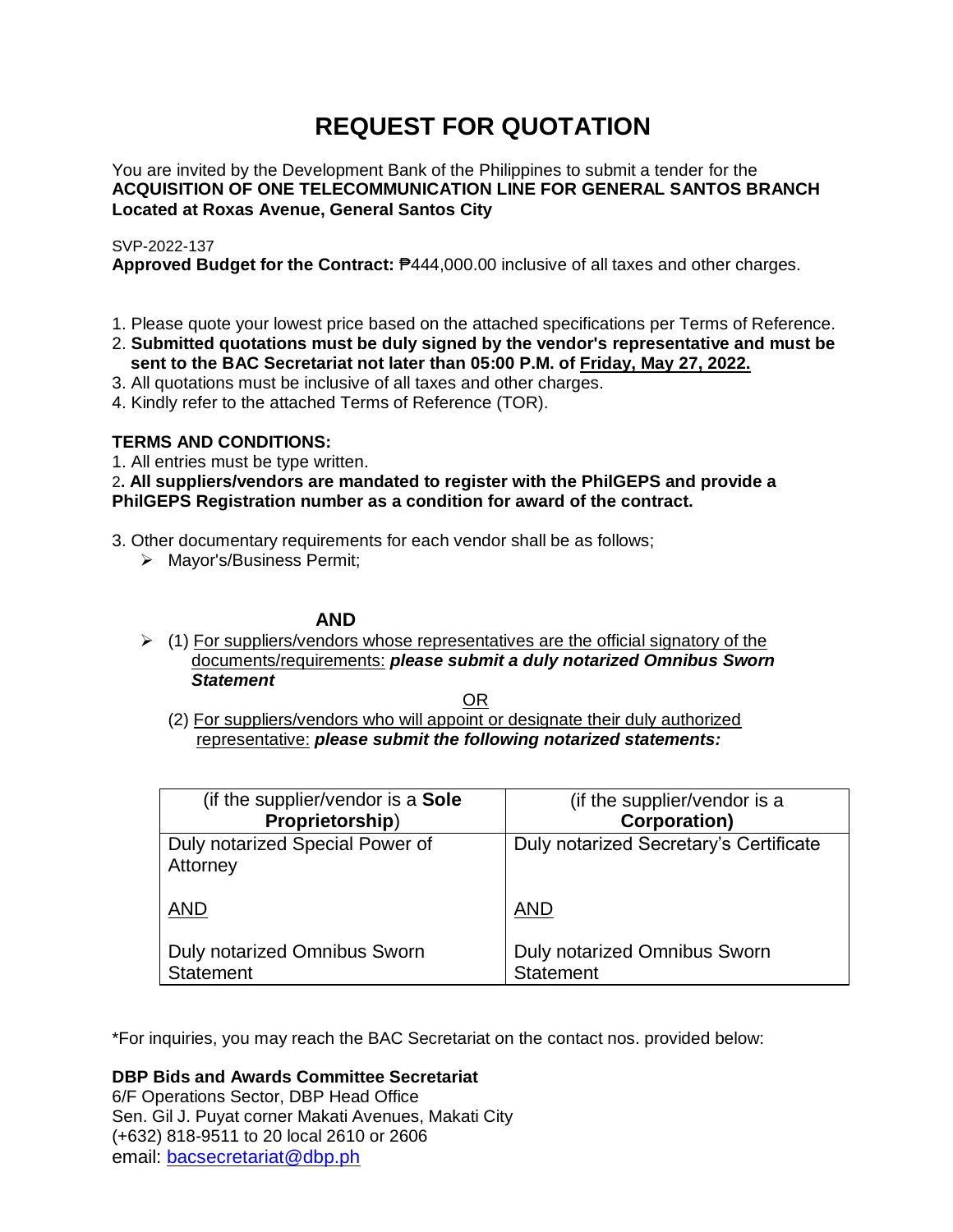#### **Annex A**

### ACQUISITION OF NEW. ADDITIONAL AND/OR REPLACEMENT TELECOMMUNICATION LINE/CONNECTIVITY SERVICE FOR THE DEVELOPMENT BANK OF THE PHILIPPINES (DBP)-**GENERAL SANTOS BRANCH**

#### APPROVED BUDGET FOR THE CONTRACT: Php 444,000

#### **TECHNICAL SPECIFICATIONS**

#### A. BACKGROUND

The telecommunication connectivity service (line) is for the connection of DBP online systems, services and facilities in any of the following DBP remote sites:

- A.1. Branch Office, including:
	- A.1.a. Lending Center
	- A.1.b. Cash Center
	- A.1.c. Branch-Lite Unit
- A.2. Automated Teller Machine (ATM)

### **B. OBJECTIVE**

To acquire stable, reliable and secure telecommunication connectivity/line service to link DBP remote sites to the Head Office from an authorized and qualified telecommunication service provider (Telco).

#### C. COVERAGE OF THE CONTRACT

The contract will be for a one (1) year period starting from date of acceptance of service with the option for automatic renewal.

#### D. MINIMUM SPECIFICATIONS

- D.1. Connectivity/Line Service Availability
	- > The minimum availability of service is 99.6%.
- D.2. Connectivity/Line Specifications
- D.2.a. Branch Office М
	- D.2.a.i. Wired MPLS/VPN, Radio Last Mile with minimum of 10 Mbps bandwidth
	- D.2.a.ii. Inclusive network equipment, such as router and or router/modem, must not be on End-of-Life/End-of-Support status within the contract period
	- D.2.a.iii. Router must support GRE/mGRE tunneling and IP Security (ex. dynamic VPN) and SNMP
	- D.2.a.iv. DBP shall have the full access of the router
	- D.2.a.v. Provide near real time and historical link monitoring

#### D.2.b. ATM - Wired  $\Box$

- D.2.b.i. VPN connection at least 128 Kbps via MPLS
- D.2.b.ii. Inclusive network equipment, such as router and or router/modem, must not be on End-of-Life/End-of-Support status within the contract period
- D.2.b.iii. Support GRE tunneling and SNMP
- D.2.b.iv. Provide near real time and historical link monitoring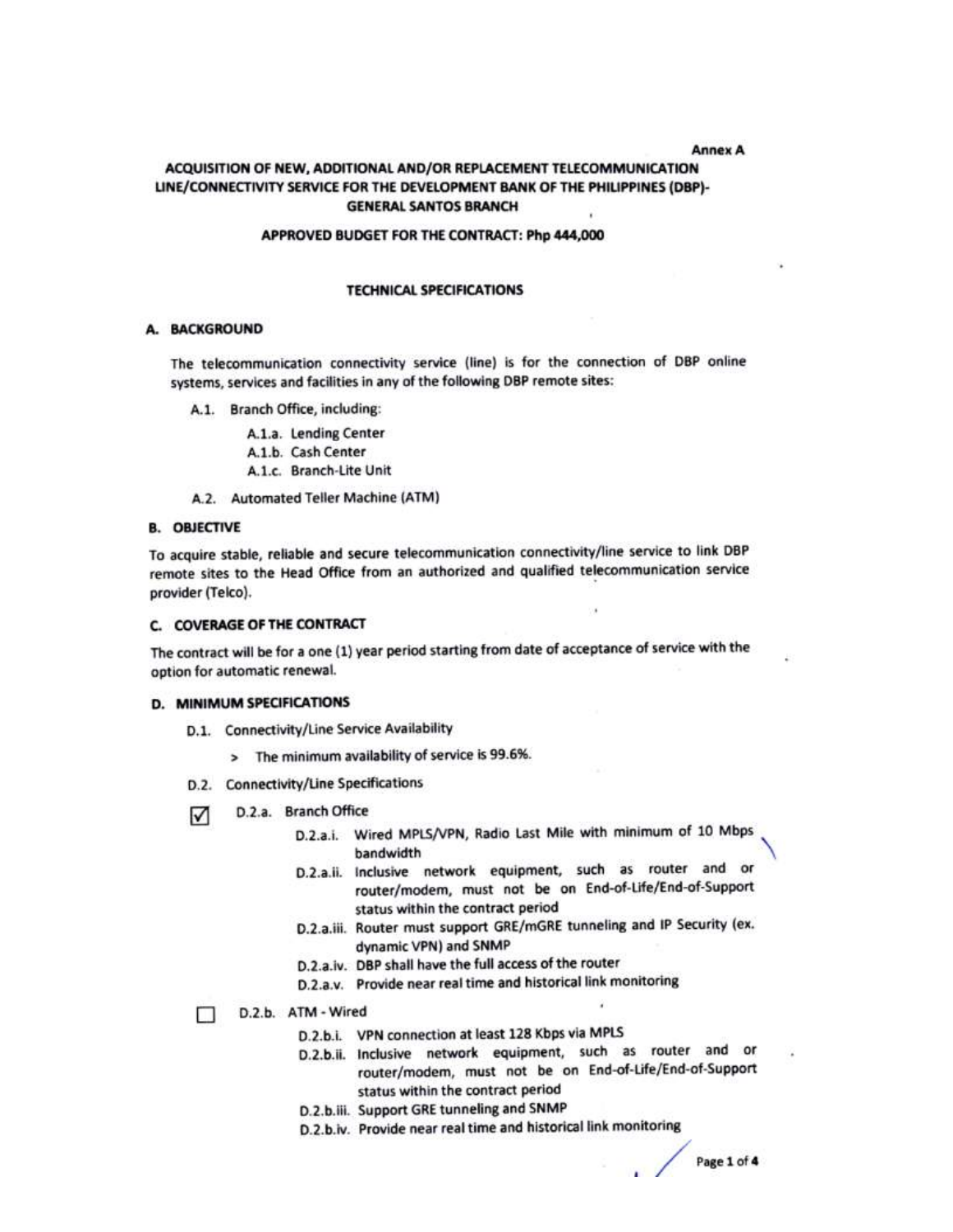ACQUISITION OF NEW, ADDITIONAL AND /OR REPLACEMENT OF TELECOMMUNICATION LINE/ CONNECTIVITY SERVICE FOR THE DEVELOPMENT BANK OF THE PHILIPPINES (DBP)

- D.2.c. ATM Wireless п
	- D.2.c.i. Provide data transmission function by public GPRS/ GSM network or higher
	- D.2.a.vi. Inclusive network equipment, such as router and or router/modem, must not be on End-of-Life/End-of-Support status within the contract period
	- D.2.c.ii. Support GRE Tunneling and SNMP
	- D.2.c.iii. Provide GUI access for local and remote management
	- D.2.c.iv. Operate at -30~+75°C temperature
	- D.2.c.v. Has LED status indication
	- D.2.c.vi. Support RJ45 console port
	- D.2.c.vii. Include: 1 power cord, 2 antennas, 1 console cable, 1 set documentation
	- D.2.c.viii. Provide near real time and historical link monitoring.
	- D.2.c.ix. Meet the average latency requirement of not greater than 200ms measured using the Ping utility or any similar mobile applications
	- D.2.c.x. Meet signal requirement of not less than 2 bars measured using mobile or similar devices capable of said measurement
	- D.2.c.xi. DBP shall have full access to the Modern/Router
- D.3. Support Services and Incident Management
	- D.3.a. The Telco shall provide 24 x 7 onsite, telephone and email support. For every service unavailability/downtime reported, the response time shall be within thirty (30) minutes.
	- D.3.b. Upon the occurrence of service unavailability/downtime, the Telco shall:
		- D.3.b.i. Conduct problem isolation/resolution and link restoration activities
		- D.3.b.ii. Notification via electronic mail (E-mail) and telephone within one (1) hour of the occurrence
		- D.3.b.iii. Minimum of twice a day status report to DBP via E-Mail
		- D.3.b.iv. Estimated time of arrival (ETA) if onsite activities required
		- D.3.b.v. Estimated time of resolution (ETR)
		- D.3.b.vi. Root cause
		- D.3.b.vii. Comply with DBP policies on security and confidentiality during support services.
		- D.3.c. The Telco shall submit an incident report stating the reason/s for the outage and detailing the steps undertaken to resolve a particular problem upon DBP's request.
- D.4. Service Performance Review
	- > The Telco shall conduct a performance review session at least once every quarter of a year

### E. TELECOMMUNICATION CONNECTIVITY/LINE REQUIREMENT CLASSIFICATION

The primary objective of the following provisions is to have multiple Telcos per site, providing service redundancy, high availability and avoiding single point of failure.

Π

E.1. New Telecommunication Line Requirement

E.1.a. Covered Sites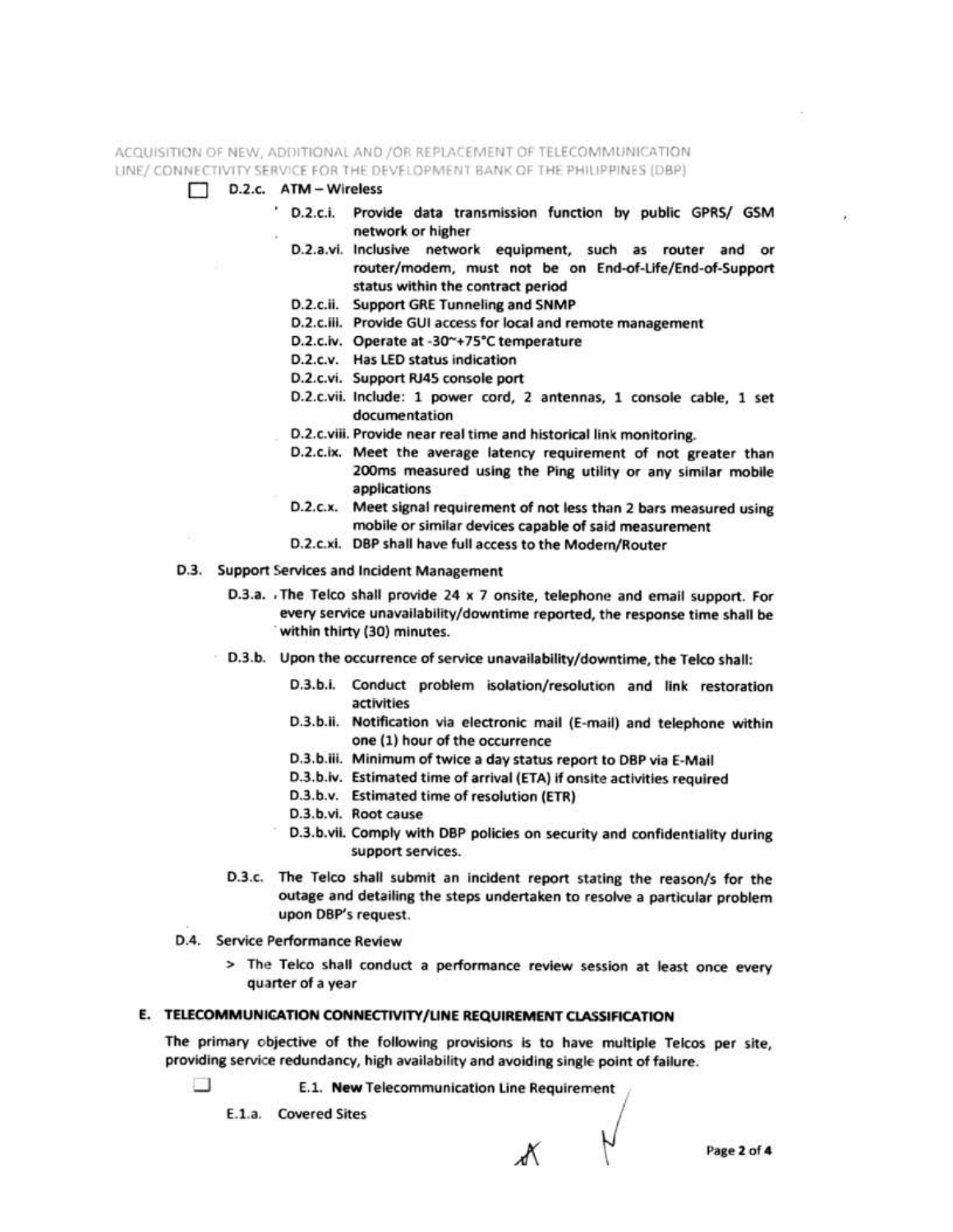> New remotes sites

### E.1.b. Telco Selection Criteria

- > Telecommunication Line for Branch Office
	- E.1.b.i. Two (2) different Telcos (Telco A and Telco B) shall be selected
	- E.1.b.ii. Telco A is the lowest (winning) provider
	- E.1.b.iii. Telco B is the second lowest provider
- > Telecommunication Line for Additional ATM Facility of a Branch Office
	- E.1.b.iv. The Telco must be different from the one which has the majority or most of the telecommunication connectivity services provided for the ATM/s of that Branch Office
- E.2. Additional Telecommunication Line Requirement
	- E.2.a. Covered Sites
		- > For existing sites with existing telecommunication line/s
	- E.2.b. Telco Exception
		- > The Telco/s of the existing line/s servicing the site shall not be invited and will not be allowed to participate
- E.3. Replacement Telecommunication Line Requirement
	- **E.3.a.** Covered Sites
		- > For existing sites with existing telecommunication line/s
	- E.3.b. Telco Exception
		- E.3.b.i. For Telco Redundancy Replacement
			- > The Telco of the existing line/s servicing the site including the one to be replaced shall not be invited and will not be allowed to participate
		- E.3.b.ii. Replacement for the Purpose of Telecommunication Line Capacity (Bandwidth) Upgrade
			- > The Telco of the other existing line/s servicing the site (i.e., other than the one to be replaced) shall not be invited and will not be allowed to participate .
		- E.3.b.iii. For Wireless to Wired Facility Replacement
			- > The Telco of the other existing line/s servicing the site (i.e., other than the one to be replaced) shall not be invited and will not be allowed to participate

### F. DISCONTINUANCE OF SERVICE

DBP can opt to discontinue the service within the contract period without pre-termination fee/s, if the Telco provider fails to meet the required minimum availability of service, specified in item D.1, for three (3) consecutive months (3-strike rule)

**G. PAYMENT** 

The payment shall be in a monthly basis every after the service acceptance.